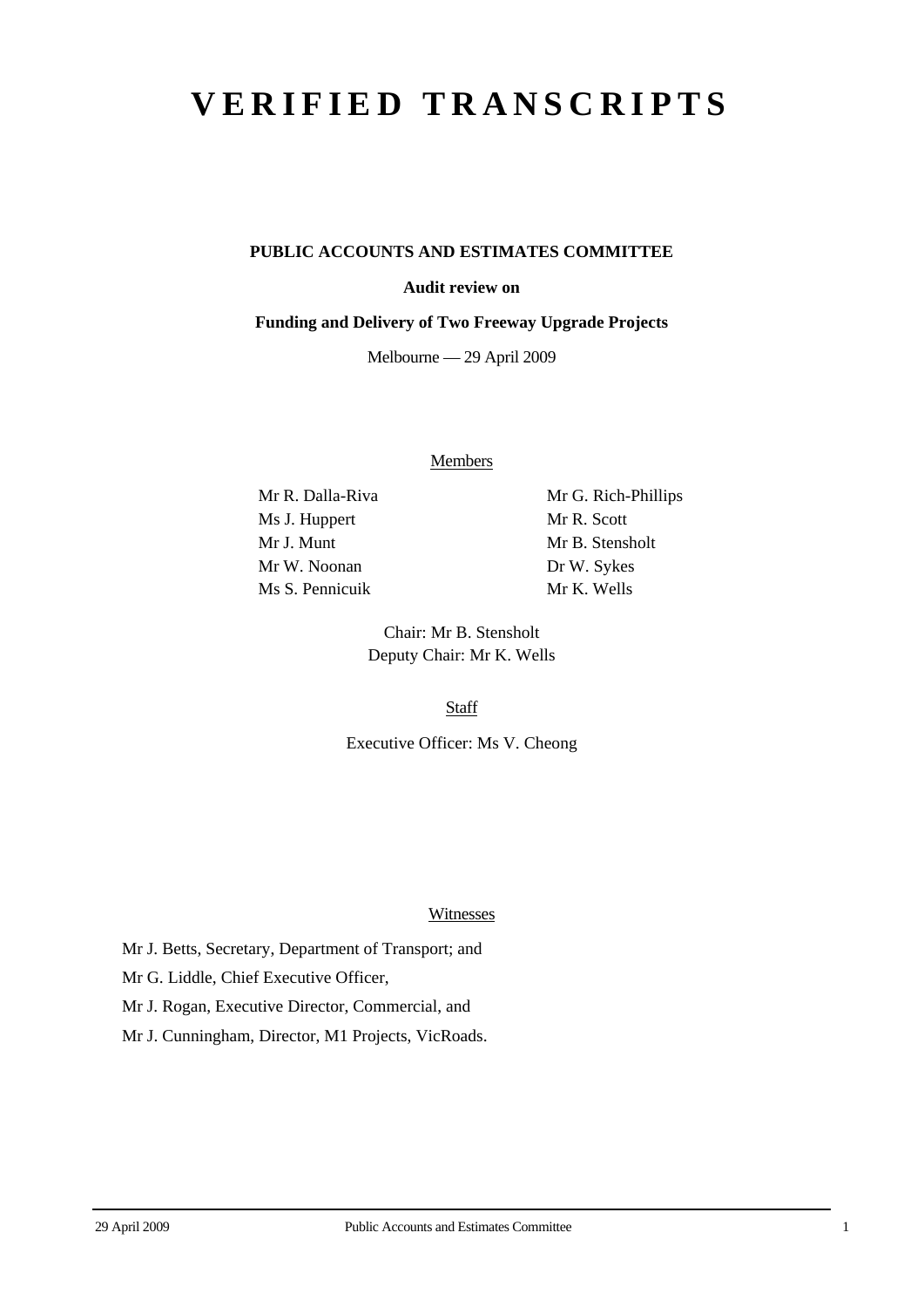**The CHAIR** — I declare open the Public Accounts and Estimates Committee hearings on the review of the Auditor-General's audit findings and recommendations, August 2007 to February 2008, addressing the audit *Funding and Delivery of Two Freeway Upgrade Projects.* On behalf of the Committee I welcome Mr Jim Betts, Secretary, Department of Transport; Mr Gary Liddle, CEO, VicRoads; Mr John Rogan, executive director, commercial, VicRoads; and Mr John Cunningham, director, M1 Projects, VicRoads. Members of the public, parliamentarians and the media are also welcome.

In accordance with the guidelines for public hearings, I remind members of the public that they cannot participate in the Committee's proceedings. Only officers of the PAEC secretariat are to approach PAEC members. Departmental officers, as requested by the Secretary, the Department of Transport, and the CEO of VicRoads, can approach the table during the hearing. Members of the media are also requested to observe the guidelines for filming or recording proceedings in the Legislative Council committee room.

All evidence taken by this committee is taken under the provisions of the Parliamentary Committees Act and is protected from judicial review. However, any comments made outside the precincts of the hearing are not protected by parliamentary privilege. There is no need for evidence to be sworn. All evidence taken today is being recorded. Witnesses will be provided with proof versions of the transcript to be verified and returned within two working days of this hearing. In accordance with past practice, the transcripts and PowerPoint presentation, if there is one, will then be placed on the Committee's website.

Following a presentation by the Department of Transport and VicRoads, committee members will ask questions relating to the audit findings and recommendations. Generally the procedure followed will be that relating to questions in the Legislative Assembly. That is why we do not get a whole lot of questions in a row; that is the normal process. I ask that all mobile telephones be turned off. I call on the Secretary of the Department of Transport and the CEO of VicRoads to give a presentation on the audit, please.

**Mr BETTS** — Thanks, Chair. I will lead off with some very brief comments and then I will hand over to Gary Liddle after that, if that is okay. The Department of Infrastructure became the Department of Transport on 30 April 2008. I was appointed secretary of the department a couple of weeks after that. The Department of Transport is responsible for the strategic planning of Victoria's transport system, for transport-related policy development, the procurement of public transport services, the regulation of taxis, with VicRoads, the planning and regulation of the freight and logistics sector, and the funding and delivery of infrastructure investment, particularly in relation to rail freight and public transport.

Clearly with that span of responsibilities the department's relationship with VicRoads is critical to its mission. The two organisations exist within the same ministerial portfolio, and VicRoads is the infrastructure provider, not just for private cars but also for road haulage for 90 per cent of public transport services and for bikes, pedestrians and others. The department has a clear policy interest in all of those. Increasingly, in the last 12 months Gary, the CEO of VicRoads, and I have tried to move away from a siloed approach towards the planning, building, management and regulation of the transport system and to recognise in our work that we have one transport system in Victoria which performs multiple tasks.

Last Friday Minister Pallas published a report by the State Services Authority on VicRoads and its role, and there were a number of conclusions emerging from that, including that henceforth VicRoads should report through the Secretary of the Department of Transport on all matters, and that the Department of Transport should strengthen its strategic integrated transport planning function. That really builds on a process which commenced some months ago — some 18 months ago, I think — building around a statement of expectations which marked out the parameters for VicRoads activity. So we are moving in the direction of ever greater union between the two organisations, the Department of Transport and VicRoads, and that is reflected in the common frameworks for project development and management, which are mentioned in my department's response to the Committee's questions.

That is the overall context. As you will be aware, the Auditor-General's report and the activities which it relates to predate the creation of the Department of Transport and my appointment as secretary, so I will hand over to Gary to talk in a little bit more detail.

**Mr LIDDLE** — Thanks, Chair. I just thought I would say a few words about the various procurement types that we use, to put it into the context of the alliances that we used on these two projects. I will very briefly talk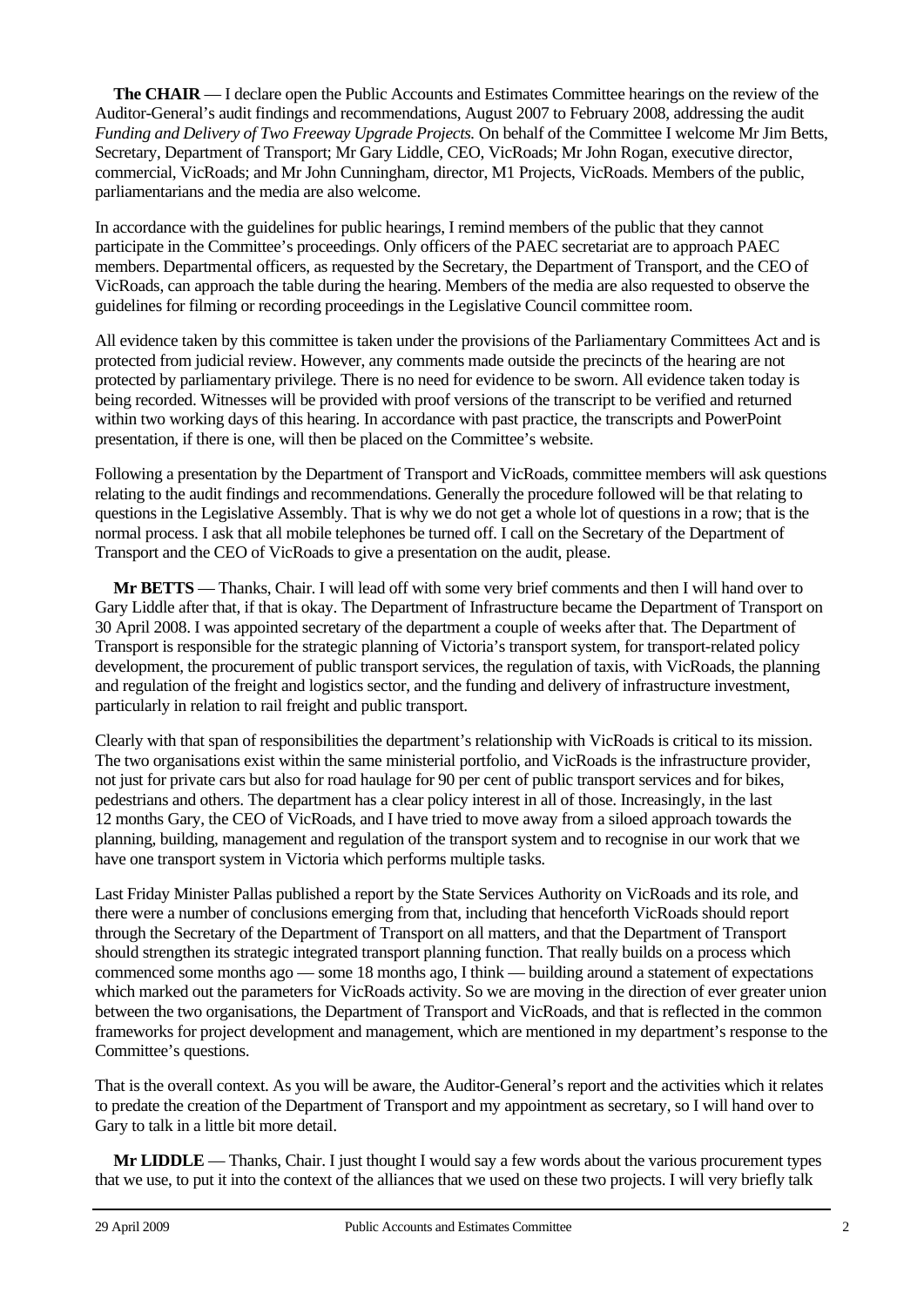about that. I guess from VicRoads point of view we have all forms of contract, ranging from construct only right through to PPPs such as EastLink. We see all of those as being appropriate for different types of projects. We would tend to use construct only contracts when there was little room for innovation, little risk involved, and really not much point in a number of contractors doing designs, then to the design and construct-type contract, when there were opportunities for innovation and some more defined risks, I suppose, that could be taken on by the contractors, through to alliances like we used in these two instances, where we think the risks are harder to define up-front. There is a lot of scope for innovation by the contractors, which we can talk about this afternoon. I guess alliancing is just a form of contract that we look at using. It is not used in every case, but certainly in those instances where we think risks are hard to define and there is a lot of scope for innovation. We see that the alliance form of contracting has got a lot to offer for it. I might just leave it at that, Chair. I do not think I need to say much more by way of introduction, other than just that broad overview of how we apply the different procurement methods.

**The CHAIR** — All right. We have got quite a significant response from you, including about the checking against the probity tasks, et cetera, from the Building Commission and the Victorian Government Procurement Board, which are of some interest to this committee.

**Ms PENNICUIK** — Mr Liddle, taking up your point about alliances where you said you think there is an advantage in using them when there is risk and possible innovation by the partners, can you elaborate on what those risks are and what you mean by innovation?

**Mr LIDDLE** — Perhaps I might talk about the risks on this project and John might talk a bit about the particular innovations on this project.

**Ms PENNICUIK** — That would be good.

**Mr LIDDLE** — I think on this project, the TCI (Tullamarine-Calder Interchange) project in particular, there were a number of risks involved ranging from the fact that we needed to build the works on Essendon Airport land, land that is controlled by the commonwealth and has its own restrictions as a result of that. That was very high risk to get access to the land and in a timely fashion to enable the project to start. There was the fact that we were building it with about 170 000 vehicles a day going through the interchange and we are setting very high standards to ensure that vehicles were able to travel through the interchange as uninterrupted as they could through the whole duration of the project. There was also the fact that it was in the immediate environs of the CityLink toll road and we wanted to do the work without having undue impact on the arrangements the state has with the toll road operator. So I think they were the three principal risks that we saw favoured us moving towards an alliance contract. But perhaps John could talk a bit about the innovations on the project.

**Mr CUNNINGHAM** — The innovations can be categorised in a number of ways, but there were first of all design innovations and the fact that we moved from when we let the alliance agreement to the final alignment which shifted the alignment into Essendon Airport, allowing us to build the majority of works off the pavement without interfering with the existing traffic. This meant that the cutover then could be done very quickly and very smoothly.

There was a significant change to a major water main that ran through the interchange that previously we were going to have run through a realignment of close to a kilometre. Through the design capability of our alliance partners and their working very closely with Melbourne Water, they were able to reroute the water main through the interchange and save us a lot of time and money accordingly. Then there are other innovations in terms of how we dealt with the stakeholders. There was our ability to deal with Essendon Airport to lose fill within the airport that we were intending to transport off site. We were able to shorten the runway, which is something that was out of contention as far as the Civil Aviation Authority and the airport were originally concerned. But through negotiation we were able to win that and save ourselves significant time and money. There are those things.

There are the innovative techniques we introduced in terms of a sustainability tool to allow us to assess how we were performing against our overall KPIs in sustainability. That was developed in consultation with Sustainability Victoria and funded in part by them through a research grant. There was the first use of the photovoltaic cells to collect energy from the sun to generate part of the requirements for the lighting in the interchange. There were a lot of innovations that came through the process.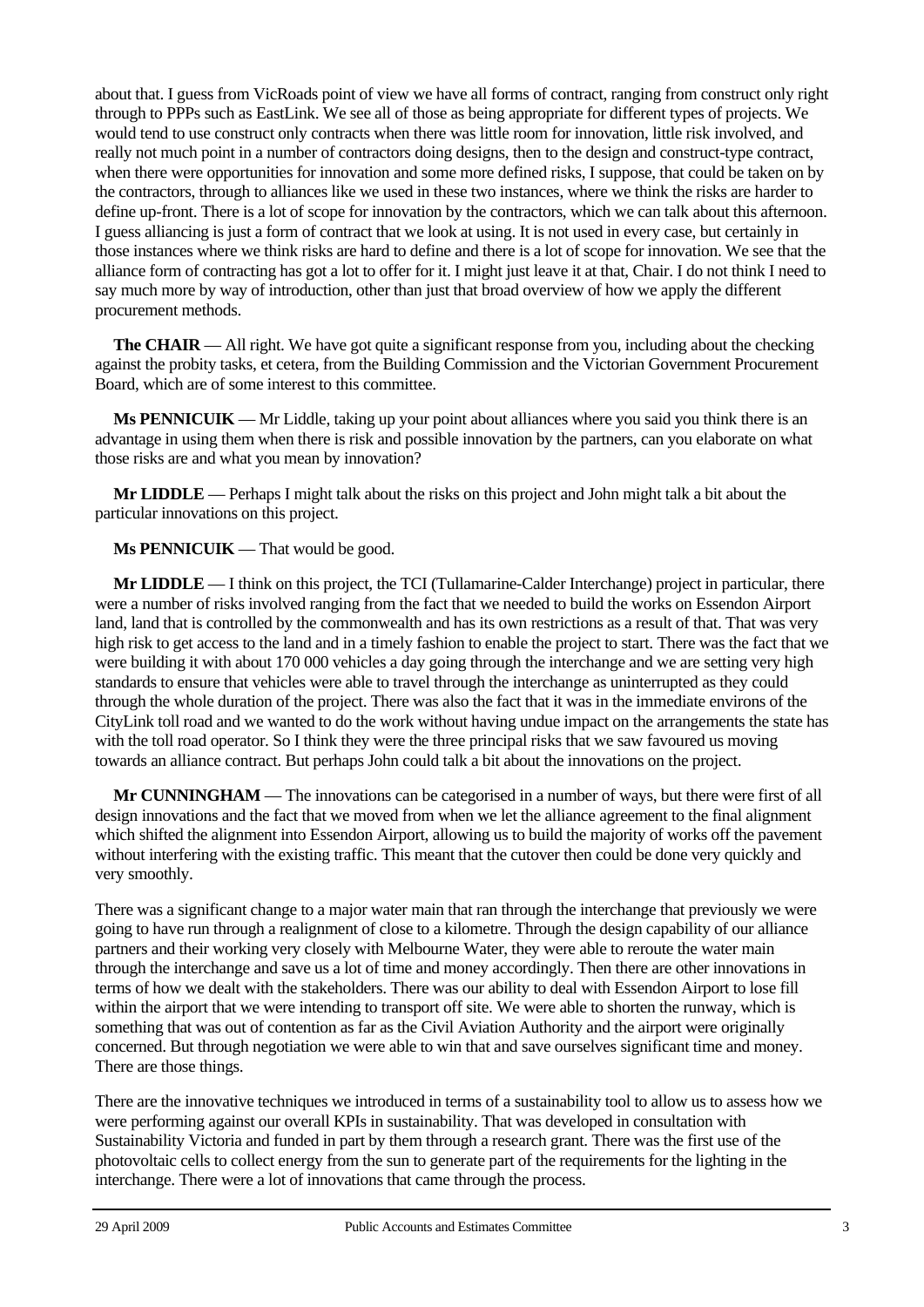## **Ms PENNICUIK** — May I follow up?

**The CHAIR** — A clarification is in order but not an additional question.

**Ms PENNICUIK** — I suppose implicit in your answer is that you feel that it was best done by an alliance rather than, say, for example by VicRoads on its own. You could not have done all those things if it was not an alliance; is that what you are saying?

**Mr LIDDLE** — I think what we are saying is the fact that everyone was sitting around the table and was prepared to talk about different ways to do things meant that we pushed some boundaries harder as a result of that. I think having the people who are building it, the people who are ultimately going to be responsible for operating it and the people who are designing it all talking at the same time about the same issues meant we got some different solutions to what we otherwise would have got.

**Ms HUPPERT** — There are a number of references in the Auditor-General's report about coordination and consultation with stakeholders in this type of project, in particular to take as an example the TCI project. Could you perhaps elaborate on what was done both prior — in the planning stage — and during the implementation stage to ensure that all stakeholders were kept informed and involved in the decision-making process?

**Mr LIDDLE** — John, are you happy to take that one on?

**Mr CUNNINGHAM** — Yes. In the process before the project started, the consultation we had was primarily with the major stakeholders — Essendon Airport, Moonee Valley City Council, Melbourne Airport, the taxi association, Skybus, those people with a major interest in how the interchange was operating. As we went through the project we would have implemented our normal means of communication with the stakeholders in the local community through works alerts, traffic alerts and radio advertising to advise how we were going to shift traffic and other things. We developed a project website. We had a subscriber email system; people who subscribed to the email through the website would automatically get an email or an SMS when we are going to do significant works. Those things were continuous. We had monthly meetings with the key stakeholders that I mentioned earlier — Moonee Valley City Council, Essendon Airport, Skybus — that had significant interest in the job.

**Mr RICH-PHILLIPS** — Mr Liddle, can I ask you about the assessment that was done of the risks associated with the Transurban concession notes, and I note in the Auditor-General's report there is reference to a report that was commissioned by VicRoads. The Auditor-General informed us that that was undertaken by Deloittes. That made reference to there being no significant non-compliance with the ring-fencing arrangements that were put in place to protect the value of those concession notes. Can you tell the Committee what variances were recorded in that report by Deloittes? Obviously there were some. I would not have said it was a complete clean bill of health. Can the Committee get a copy of that report?

**Mr LIDDLE** — I am sorry, Mr Rich-Phillips, but I would have to take that on notice because I am not aware of the specific variances that might have been identified. I would have to take that question on notice, I am sorry.

**Mr RICH-PHILLIPS** — And the report — the availability of the report to this committee?

**Mr LIDDLE** — I personally have not read the report and I would like to do that and then see what the variances are and take the question on notice.

**Mr RICH-PHILLIPS** — Thank you.

**Mr LIDDLE** — What reference is that, I am sorry?

**Mr RICH-PHILLIPS** — That is on page 41.

**Mr LIDDLE** — Page 41, thank you.

**The CHAIR** — We will follow it up in a letter anyway in terms of anything taken on notice in order to clarify it.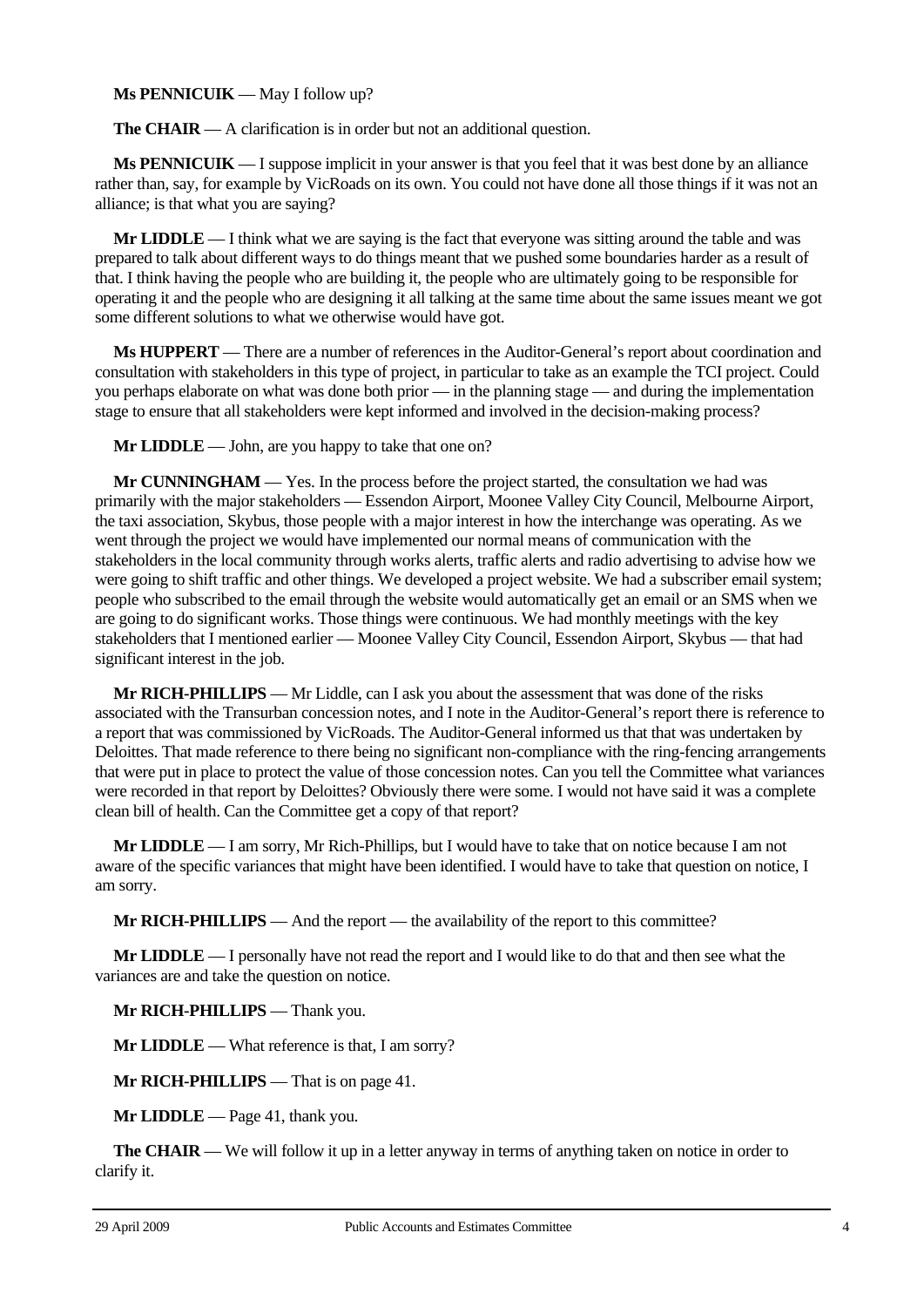**Mr SCOTT** — I note on page 78 of the report there is a statement in terms of the Tullamarine-Calder Interchange project that traffic loops were installed as part of the upgrade. I note that it now states that there is an increase in travel speeds, but could you provide some information on how the upgrade has benefited motorists in terms of time savings and travel reliability?

**Mr LIDDLE** — One of the things we are doing on all our urban freeways is installing loops. Effectively the loops are just detectors of vehicles on the network, so about every 500 metres on our freeway network we have loops installed in the road. They give us a sense of how many vehicles are travelling on the road and how quickly it is moving. They give us a fairly good sense of what we need to do to manage the roads. It is all connected back to our control room, and it gives us the ability to manage the roads as we are moving along.

In terms of the benefits that have flowed to traffic and that we have seen to date, there has been about a 17 per cent increase in average daily traffic volumes and about 25 per cent increase in volumes moving through the interchange in the a.m. peak, so that is a very substantial increase. If you think about how that translates to the local road network, there has been about up to a 25 per cent reduction in traffic volumes on the arterial network in the vicinity of the interchange, and up to 40 per cent reduction on local roads.

In terms of making sure that we are getting traffic on the freeway, which is where the traffic should be, it has been very, very successful. If you look at the improvements in travel-time savings, it is something in the vicinity of 20 to 30 per cent improvement in travel times during the peak periods. On both of those measures it has been an incredibly successful project. As I say, the loops that have gone into the road as part of the project have enabled us to monitor that and keep an eye on how it is going, so it has been very effective. John, do you want to add to that?

**Mr CUNNINGHAM** — I might just add to that in terms of reliability through the interchange. One of our key performance indicators was to try to improve the reliability of Skybus from the airport to the city. Skybus always had benefits in moving through the interchange in that it was able to use the emergency stopping lane to give it benefit. So in measuring reliability Skybus is perhaps our worst indicator. The tracking that we have done, and we are able to monitor Skybus very closely, we are talking about a 52 per cent increase in improvement in reliability for Skybus trips from the airport.

**The CHAIR** — Thank you for that. Following up on the Tullamarine-Calder Interchange project, what were the differences between the original time lines and the original budget as finally achieved, in obviously significant milestones? I am sure you had Gantt charts for this, probably two walls long, but it is a significant project.

**Mr CUNNINGHAM** — Where we are at the moment, and bearing in mind that the TCI Alliance are still at foot, the forecast total estimated costs for the project is \$138 million compared to the budget of \$150 million or it was around \$138 million. In terms of the times in which the project was delivered, the opening of the inbound carriageway was 10 months ahead of schedule. The project was completed five months ahead of the original program. There were substantial benefits delivered from the first time we opened the inbound carriageway and the increased capacity under English Street

**The CHAIR** — To clarify that, do you quantify those additional benefits from the basis of the early opening? Or did that come through in the evaluation process? It must be quantifiable.

**Mr CUNNINGHAM** — It would come through in terms of the evaluation, but in terms of how we compare with what the modelled benefits of the project are, so far we are only two years into the life of the project when the original modelling is done over a 30 year period. It will very much mirror the original modelling that was done if we do that now, but we are able to say through the saving of travel time what sort of benefit we got from those early openings, and that will be done in preparation for the Gateway 6 review.

**The CHAIR** — You will just multiply the expected saving in travel time over a year by the 8 months, or was it the 10 months relative the 5 months in that particular thing. It is obviously a positive result.

**Mr DALLA-RIVA** — I refer you to the buyback of the CityLink concession notes on page 36 in relation to the M1 upgrade budget where it states:

Through the due diligence process, VicRoads identified a number of issues requiring further investigation with Transurban.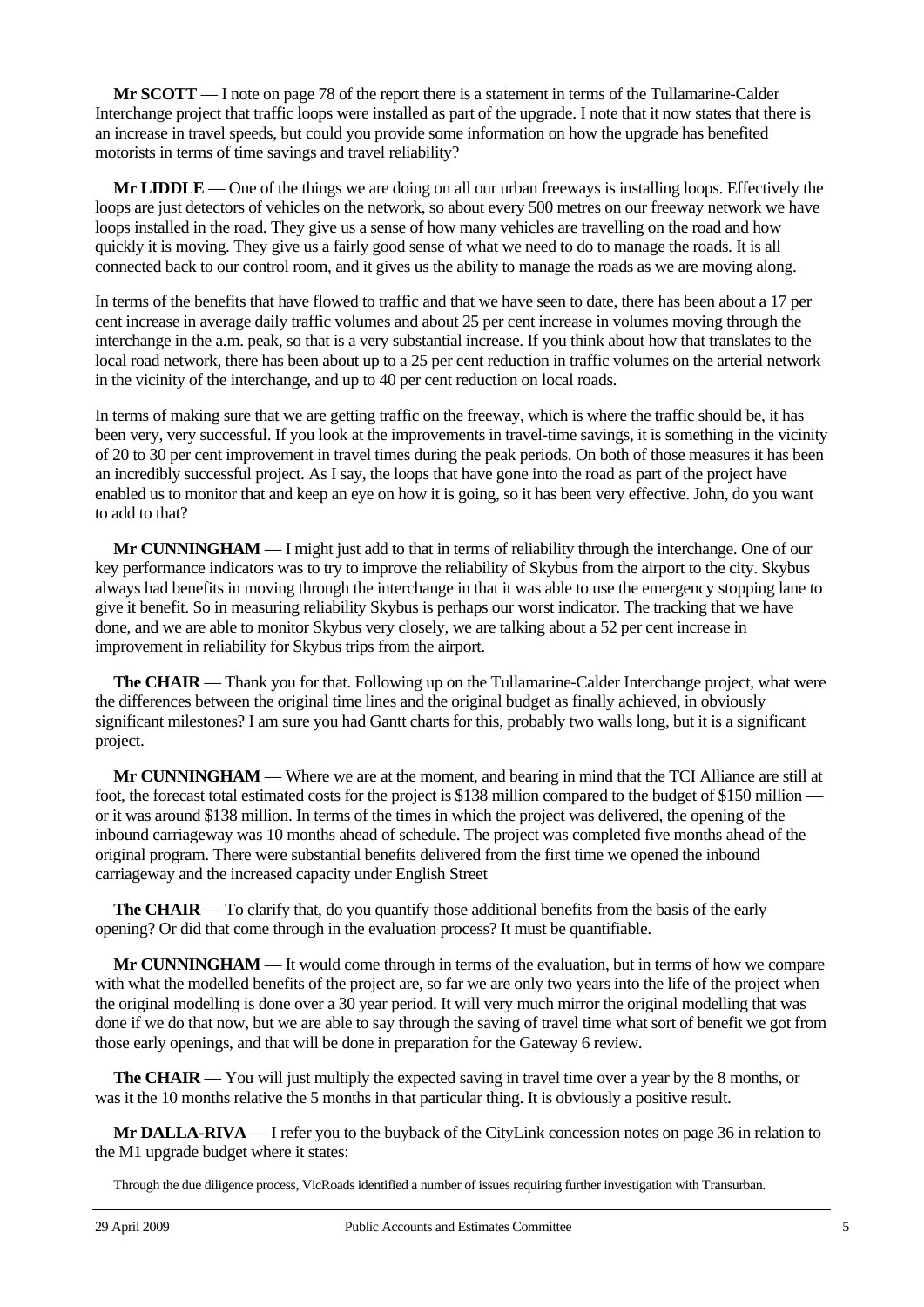Then subsequently on page 39 in relation to the risks relevant to the transaction it says:

A formal risk assessment process was not undertaken by the state in relation to either transaction.

I am trying to get a feel of where VicRoads was. Was it aware, as part of its internal due diligence process, of any internal financial transactions that were being carried out by Transurban that could have had an impact on the value of the concession notes, or that had a negative impact on the state's interest on the concession notes? What advice were you given as a result of the due diligence process outlined on page 36? What action did VicRoads take as a result of those due diligence processes?

**Mr ROGAN** — I was not at VicRoads at the time.

**Mr DALLA-RIVA** — I might be looking at you, but I am asking it generally.

**Mr ROGAN** — No, but I was going to go on. With respect to the first question — were we aware of any internal transaction? — there is nothing that I have been made aware of since I have been managing this contract for 18 months that suggests there was anything at the time that gave rise to any concerns in terms of how Transurban had internally financed. There is certainly nothing in the period in which I have been involved that relates back to that period. What did the second part of the question relate to?

**Mr DALLA-RIVA** — It related to any negative impacts on the state's interest in the concession notes with any particular matters with Transurban. You said there was no issue relating to the value of the concession notes.

**Mr ROGAN** — There was nothing that I was aware of that related to any internal financing that Transurban had undertaken.

**Mr DALLA-RIVA** — You were told nothing of that when you took on the role?

**Mr ROGAN** — There was certainly nothing and there has been no documentation that I have read that suggests it, or any issue arising at the present time.

**Mr LIDDLE** — I am certainly not aware of any knowledge of internal transactions that Transurban might have been taking on.

**Mr DALLA-RIVA** — Yes, that would have had an impact on the concession notes.

**Mr LIDDLE** — I am certainly not aware of any.

**The <b>CHAIR** — If it is a company it is required to put it in the public domain, and it should, shouldn't it?

**Mr DALLA-RIVA** — It is just that on page 36 it says that VicRoads identified a number of issues requiring further investigation with Transurban, and these issues were documented in an issues register. I was just wondering in that risk issues register whether there was — —

**Mr LIDDLE** — That was one of them. I certainly do not have any knowledge of there being internal transactions or of them being listed on the risk register.

**Ms MUNT** — Page 81 of the report, under 'Key findings', the third dot point lists a benefit cost ratio of 16:1 for the M1 project. I am a user of the M1, and I wonder if any modelling has been done on any benefits to travel times, and also to anticipated increases in road safety as well as this economic modelling that has been done.

**Mr CUNNINGHAM** — On the first part, with regard to travel times it is very difficult to model travel times because every trip is different. The benefit to any particular person depends on how far they want to travel, so we tend to talk about what we have done in terms of increased peak hour capacity for the road and the expectation that the peak hour capacity has increased by the addition of the extra lane, which instantly increases the capacity by 33 per cent. With the freeway management system that we are installing we expect to get an additional 20 per cent.

**Ms MUNT** — What is a freeway management system?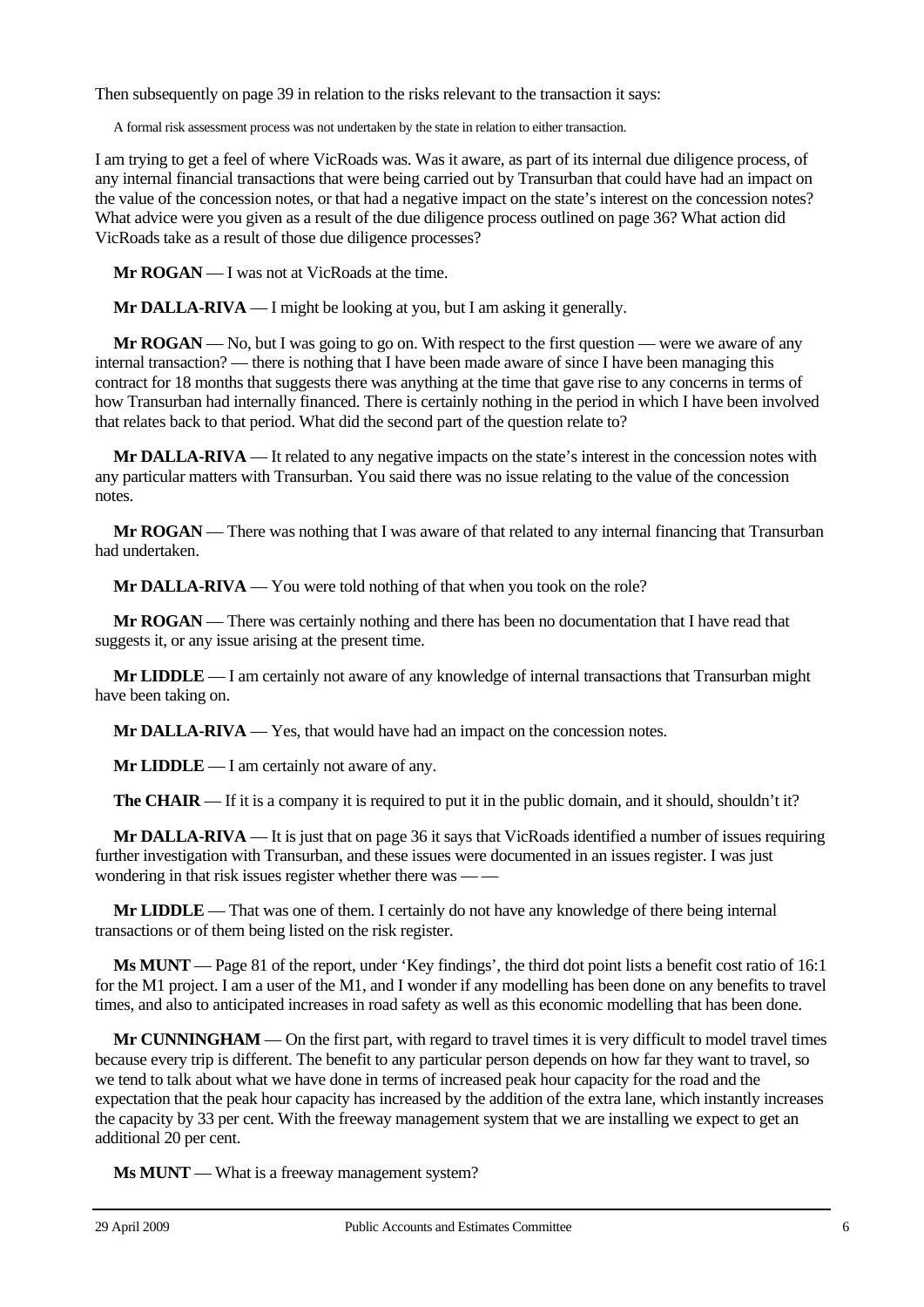**Mr CUNNINGHAM** — The freeway management system we are installing along the M1 contains many components. Principally, though, where we expect to get the benefits from improved travel time is through the coordinated ramp metering system that we have trialled already through 15 kilometres of the Monash Freeway from Jacksons Road through to Warrigal Road. We trialled back in the latter part of 2007 and got very good results. I can give you the results of the trialling. In essence the increase in peak hour capacity that we are expecting to get, and through that the ability to control flows, comes through the freeway management system and the additional lane. Converting that into travel time savings depends on the trip that you want to make. We tend not to quote travel time savings because then somebody who is going from Berwick to Stud Road will have a different saving to somebody who is going from Wellington Road to Glenferrie Road.

**Ms MUNT** — Is there any impact on road safety expectations?

**Mr CUNNINGHAM** — We are forecasting a 20 per cent reduction in casualty crashes simply by improving the flow along the freeway. The majority of casualty crashes that occur along there at the moment are due to the stop-start nature of traffic — rear-end accidents predominantly. Through the improvements we are undertaking at the moment we expect there to be a 20 per cent reduction, as well as the improvements through the Port Melbourne-South Melbourne area to eliminate the weave and merge that takes place down there at the moment.

**Mr WELLS** — It is my understanding that the Melbourne CityLink authority has had its functions transferred to VicRoads. When did that take place?

**Mr LIDDLE** — I cannot remember the exact year, Mr Wells, but it would have been about 2004, something like that.

**Mr WELLS** — Did any of the senior staff who came across provide any advice on the encashment of the concession notes and the functions within Transurban, and what advice, if any, did they provide to VicRoads?

**Mr LIDDLE** — There were no senior staff who came across to VicRoads at all from Transurban, I think. Glen had been there for a very short period of time, sorry, and did come across for a period.

**Mr WELLS** — Who is this Glen?

**Mr ROGAN** — Glen Davis.

**Mr LIDDLE** — They were obviously involved in the arrangements. I am not aware of specific advice that they provided to VicRoads around the encashment of the notes.

**Mr WELLS** — Okay, so how does that work where you have — —

**The CHAIR** — How does that relate to the audit?

**Mr WELLS** — The whole focus of our questions — and we are still waiting on an answer — has been about the encashment of the concession notes, so what we are wanting to know is: were there people who worked at the Melbourne City Link Authority who came across and were able to provide expert advice to VicRoads in regard to the encashment of those concession notes?

**Mr LIDDLE** — The people who came across would have provided some advice, and a large part of the advice around the financial aspects of the concession notes was accessed through the Department of Treasury and Finance as well, so there was certainly expert advice being provided collectively to the process of the encashment of the notes.

**Mr WELLS** — But more particularly, the people who actually came across from the Melbourne City Link Authority would have provided expert advice in regards to the encashment of those concession notes.

**Mr LIDDLE** — I was not personally involved in the conversations. I can certainly say that they were involved in discussions about the process for the Tulla-Calder Interchange, but I cannot say anything about the content of those conversations because I was not involved in them.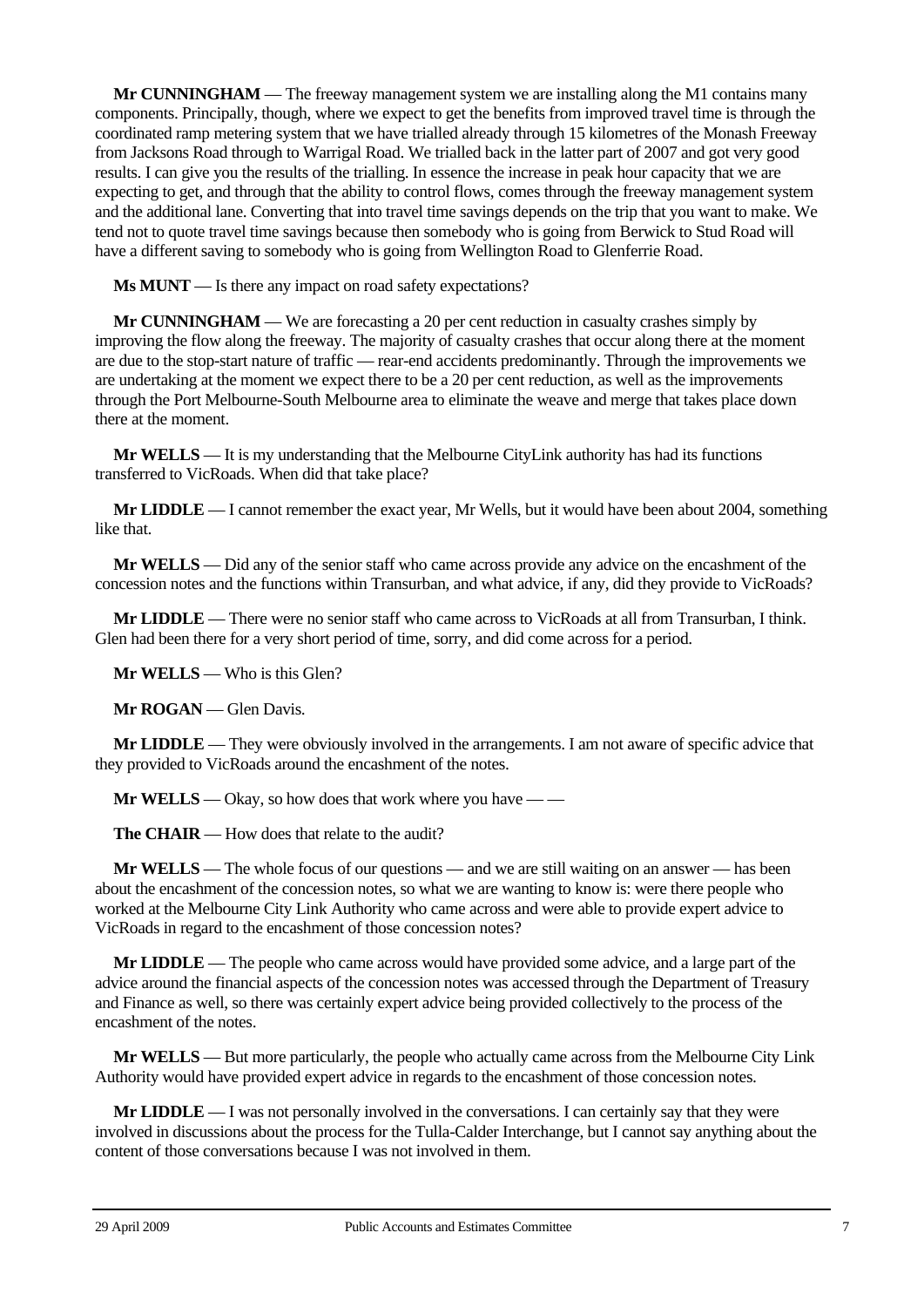**Mr ROGAN** — My recollection is that Mr Davis had moved on by the time the encashment issue arose with respect to the M1 project.

**Mr WELLS** — So is he no longer at VicRoads?

**Mr ROGAN** — No.

**Mr WELLS** — When did he leave VicRoads?

**Mr ROGAN** — I think it was early 2006.

**Mr LIDDLE** — Yes, some time in 2006.

**Mr NOONAN** — I just have a question in relation to the project. I might be wrong, but I think I might have read that the TCI project has won an award. You might be being a bit modest about that, and if I am wrong, please correct me. My question really goes to the TCI project. You talked about the volumes increasing travel time savings, but what I am keen to understand is similar to Ms Munt's question about road safety benefits that have resulted from the project and how they might have been measured against your expectations when developing this project. This really goes to the heart of your response, which has picked up on page 9 of the Auditor-General's report where you talk about reducing crashes as part of this project.

**Mr LIDDLE** — Perhaps I can start off, and then John might pick up any more detail. I guess when we started this project, probably our expected outcomes were not that dissimilar to what John has talked about for the M1 project.

We probably expected accident savings, potentially, of 20 to 25 per cent. It is very hard to be definitive in a relatively short time since the project opened. We are just really coming to the two years, but in those two years we think we have achieved accident savings of something like 65 per cent. In the 18-month period or thereabouts up until December last year, I think from memory, there were 18 casualty crashes, which is a substantial reduction on the previous rate per year associated with that interchange. So our expectations were probably around a 20 to 25 per cent reduction; we think we have achieved a 65 per cent reduction in the first period. But clearly you need a longer period of time to ensure that it is not just an aberration and that it is actually a statistically sound result. We tend to measure over a five-year period. We are still measuring the road safety benefits that flow from the project, and at the end of five years we will be in a position to give an absolute answer. But certainly the initial indications are, I think, John, that there has been about a 65 per cent benefit in the time frame we have analysed.

**Mr CUNNINGHAM** — That is right. In terms of the area that we analyse the accidents over, we have taken from the Western Ring Road along each of the freeways through to Bell Street. That is the area that is influenced by the performance of this interchange.

**Mr NOONAN** — How do you get to the first measurement of 20 per cent then? What sort of process do you use to get to 20 per cent as the initial figure?

**Mr CUNNINGHAM** — I would have to take that on advisement and go back and check the way they originally calculated it. The redesign of this interchange was unique in terms of trying to get rid of a bottleneck from within Melbourne's freeway networks. I would have to take it on advisement as to how they calculated the original notion of how much it would be reduced.

**Mr LIDDLE** — I guess what I am saying is that it is really very similar in nature to what we are talking about on M1. It is trying to get rid of those merge and diverge manoeuvres. My assessment is based on the number for M1; it would have been of that magnitude. But yes, if you would like more detail, we could certainly provide that.

**The CHAIR** — Okay, we would appreciate that.

**Mr NOONAN** — The first part of the question was about this project being an award-winning project in terms of design or alliance or something.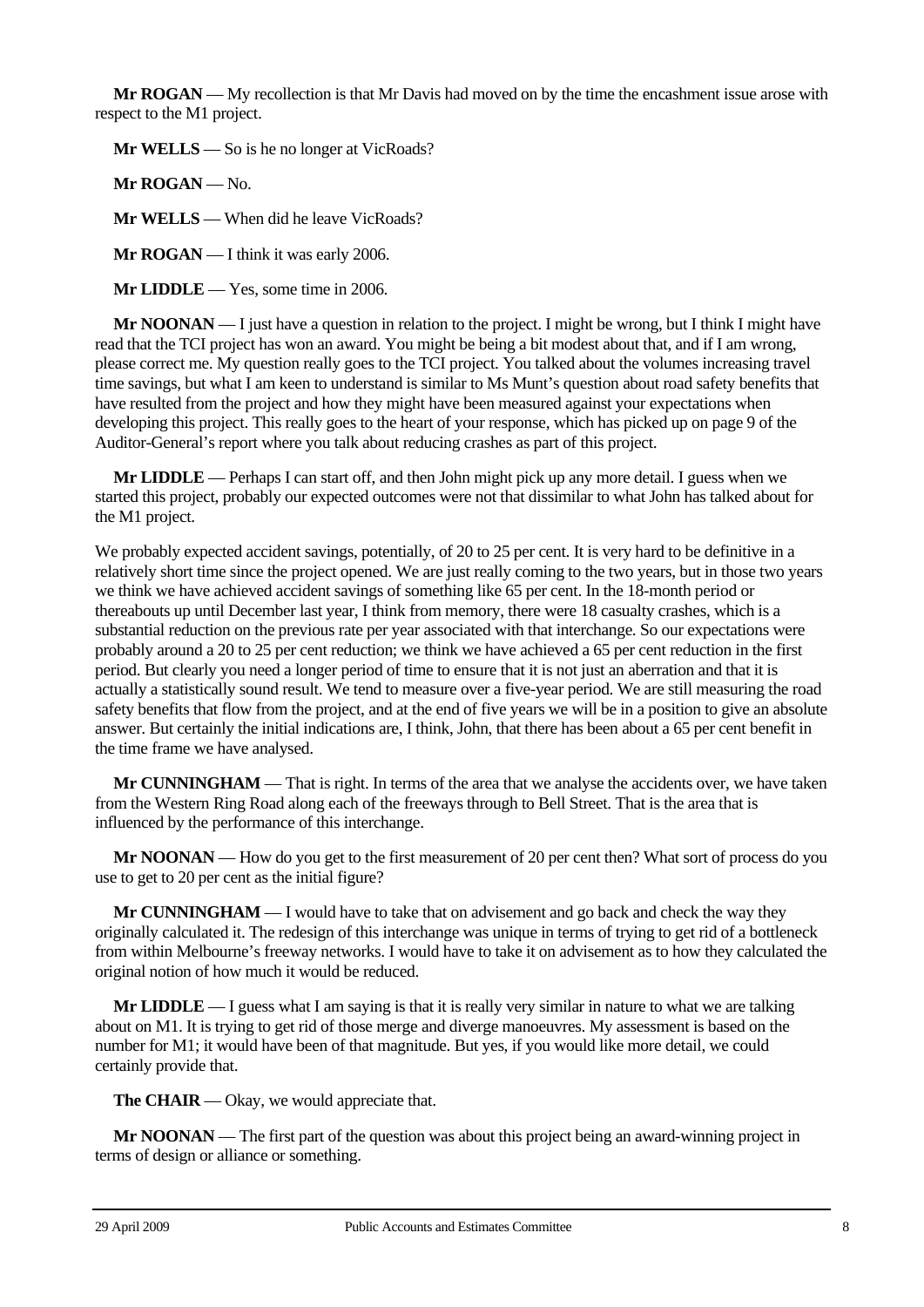**Mr CUNNINGHAM** — Yes, it was for projects over \$100 million, I think. It won the national award from the alliancing association. I think it was last year. It won an environmental award too. I am sorry I am not prepared to sing the praises of the project in the way I would like to.

**Ms PENNICUIK** — I cannot see how an freeway can win an environmental award.

**The CHAIR** — We admire your modesty. Perhaps you can tender some of the awards details in writing; that would be useful.

**Ms PENNICUIK** — That really made my day, that one!

Mr Liddle, in your letter in response to the Committee you say in regard to recommendation 3.9 that as part of the agreement between the state government and CityLink there is an arrangement for the sharing of additional CityLink revenue generated from the project and that that would be based on traffic volume collected from toll points. Can you give us some more information about how that would be computed and verified and whether there will be periodic reporting of that to Parliament?

**Mr ROGAN** — The M1 redevelopment deed is actually tabled in Parliament because it is part of the CityLink concession documents. It actually sets out the detail of how this formula is calculated. In brief  $terms \_\_$ 

**Ms PENNICUIK** — It is about the TCI.

**Mr ROGAN** — Sorry, I beg your pardon; I was answering on M1. Sorry, the TCI one — —

**Mr CUNNINGHAM** — The TCI similarly has been tabled in Parliament.

**Mr ROGAN** — The TCI one. What it is trying to separate out is what is the true traffic growth from the project as distinct from the traffic growth that would have happened simply by the natural development of the suburbs principally to the west and north-west of the road. There is a relatively small adjustment, though, related to this TCI project. The state was paid, my recollection is, \$11 million, and if the benefits are considered to exceed \$22 million, then there is a 50-50 sharing. If the benefits are less than the \$22 million in MPV terms, the state retains the \$11 million that it has already received. So it is relatively modest.

**Mr CUNNINGHAM** — And this is measured by traffic passing under toll point 1 on the Tullamarine Freeway.

**Mr ROGAN** — Yes, the Moreland Road toll point.

**Ms HUPPERT** — I have got a question about the M1 project. I gather from the Auditor-General's report that it has been divided into three geographic sections and different procurement methods were used for different sections of the project. Can you please expand on why those different procurement methods were used for carrying out the project for the three different geographic sections?

**Mr CUNNINGHAM** — The M1 project is broken up primarily into the West Gate section, the inner sections of the Monash Freeway and then the outer sections of the Monash Freeway. Why was it done that way? Because they are substantially different in the construction challenges that they present. Obviously the section through Port Melbourne and South Melbourne is a very difficult environment to construct in; it is very confined, and there is a lot of structural work to do the design, and anybody who has been through there can see what is going on there. The inner sections of the Monash Freeway, again, are very much a constrained environment with widening of the freeway taking place on the outside of the existing carriageway. The procurement method, which was chosen for both of those sections because of the analysis of the risks that we undertook, was led as alliance contracts. The outer section of the Monash from Warrigal Road out to the South Gippsland Freeway is a much simpler construction process, with widening into the median. We broke that section, which is about 30 kilometres long — perhaps not that long — into two parts, separated by the EastLink Interchange; at that stage EastLink was still under construction. We let those as design and construct contracts. It is a much simpler form of construction and there is far less risk as far as the contractor is concerned. They are the geographic sections, and that is why we chose to split in the way that we did.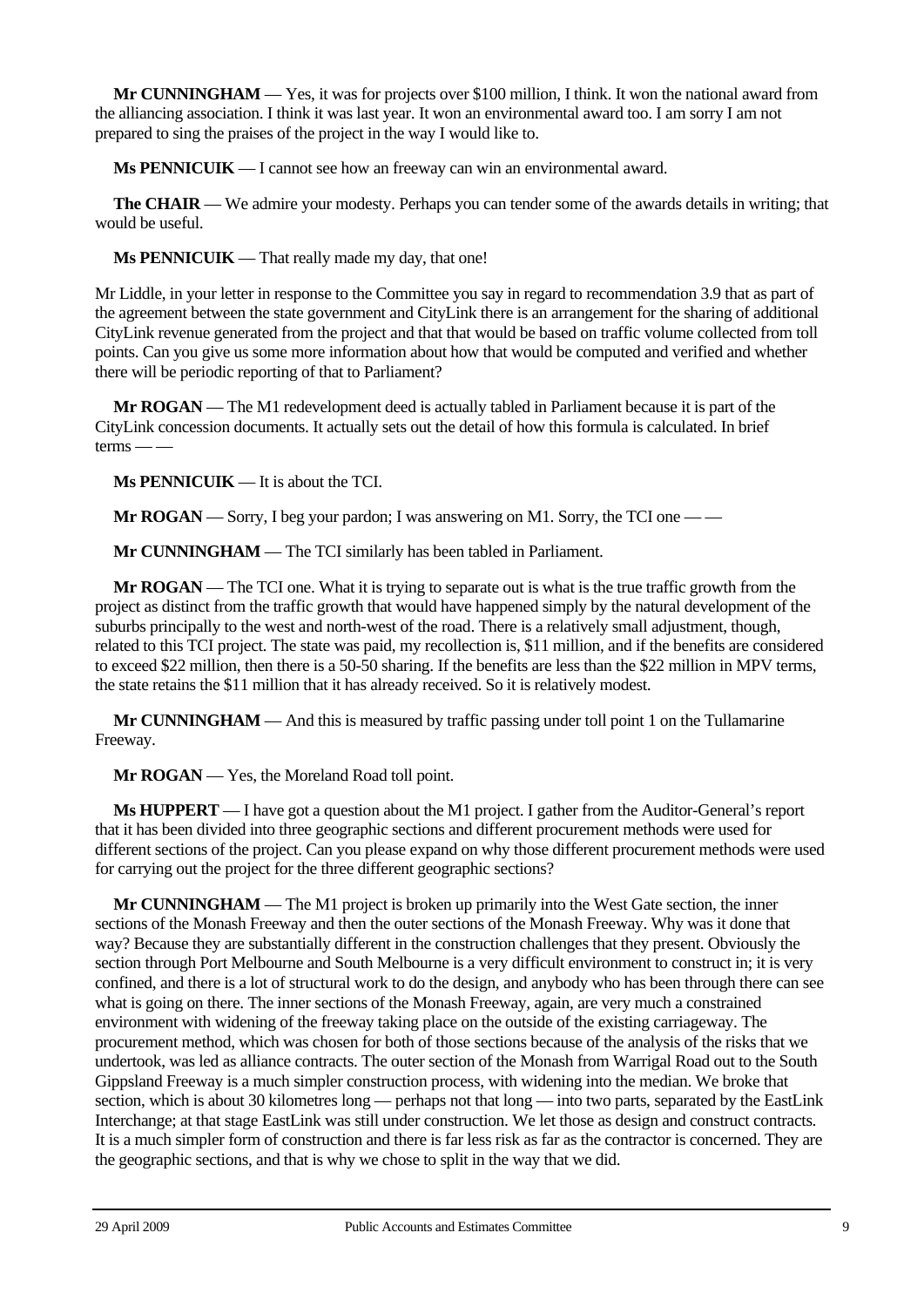**Mr LIDDLE** — Perhaps if I could just add to that, Chair. In addition to the geographic spread of the physical works there is another contract that really sits over the top of all of that to implement the freeway management system. In addition to the geographic split of the physical works, there is another contract set up to actually implement the freeway management system over the full length of the freeway from about Heatherton Road almost through to Werribee — I think about 70 kilometres long, John.

**Mr CUNNINGHAM** — Seventy-five kilometres from Berwick–Cranbourne Road through to Werribee.

**The CHAIR** — It is a big project.

**Mr DALLA-RIVA** — I just want to follow on from Mr Wells earlier question in relation to a gentleman who was with CityLink and then came across to VicRoads. It may be somebody working internally but they were also involved with Transurban as part of the due diligence process undertaken by VicRoads. I just want your comments in relation to recommendation 3.4 on page 12. The Auditor-General suggested that in terms of probity advice a probity auditor's role should not be confused with the role of a probity adviser in order to maintain clarity of the two distinct roles and strengthen accountabilities of the separate functions. Your reply as the CEO on page 13 is that you considered:

… it would be an inefficient use of public funds to require that the roles of probity adviser and probity auditor necessarily be separated as recommended.

Why did you assert that against the Auditor-General's recommendation?

**Mr LIDDLE** — I consider that a probity auditor has a role from the start of a project all the way through to doing an audit function at the end. I do not see that there is a necessity to separate the two roles. I think setting up an audit program and doing the audits at the end is well informed by those people having been involved in giving us advice at the start of the project. From my point of view, I accept that they are different roles but I do not accept that they cannot be performed by the same person. I think that is reflected in some other government documentation where it quite clearly spells out that it is acceptable to have the one person do both roles. I accept they are different roles, but I am firmly of the view that they can be performed by the one person, and in fact there are some benefits in having the person at the front end also doing the audit process at the back end.

**Mr DALLA-RIVA** — You reject the Auditor-General's suggestion?

**Mr LIDDLE** — I had a different point of view to the Auditor-General, which I put in my response. Certainly in how we have done projects since then, we have had some projects where we have had both but on some projects we choose just to have a probity auditor who also gives advice up-front.

**Mr DALLA-RIVA** — What makes the assessment that on some projects you do have both?

**Mr LIDDLE** — It is to do with the risks involved and the size of the project.

**Mr DALLA-RIVA** — Would you not consider, given the risks that are outlined in this report and the size of the project, that there would have been two?

**Mr LIDDLE** — At the time, and this is going back to the first alliance project of this size that was ever done in the state, the judgement I made was that it was appropriate to do it with a single person, or the judgement made by VicRoads. Since then we have had some projects where we have had both, but I would still say on this project that that decision was an appropriate one.

**Mr BETTS** — I would add that when I first joined the Victorian government in the late 1990s it was standard practice for the probity adviser and the probity auditor to be the same person on major transactions.

**Mr CUNNINGHAM** — If I could add to that in the context of the way it developed, at TCI we had a probity auditor engaged and there were times when we sought their advice. That is in the Auditor-General's investigation — that is how it came up.

**Mr DALLA-RIVA** — The earlier issue that was raised by Mr Wells in relation to this Glen Davis, who is a former director of CityLink and then he was transferred to VicRoads — —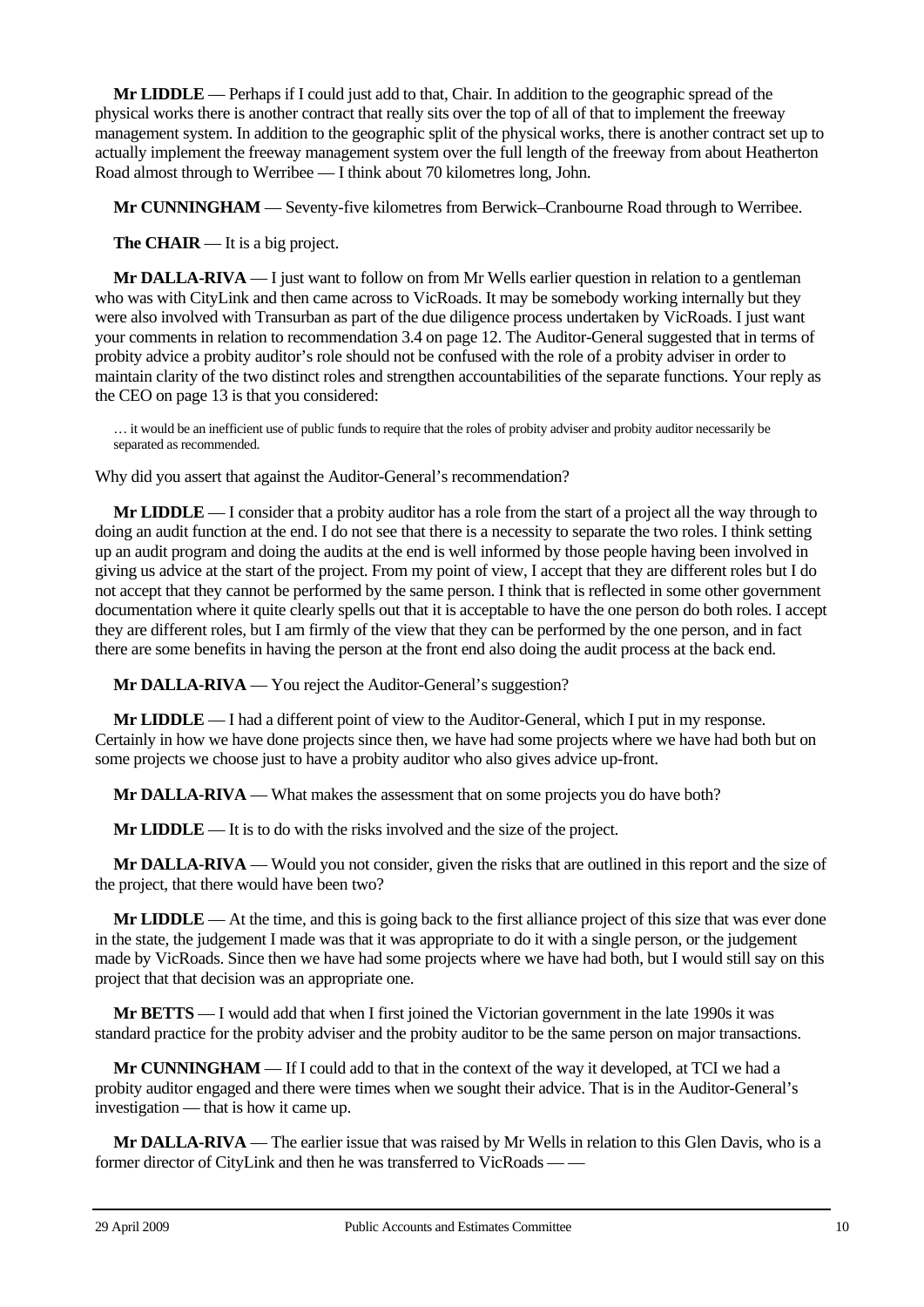**Mr LIDDLE** — We should just clarify that Melbourne CityLink Authority was the government authority responsible for administering the contract for CityLink, so it was a government person coming to another government entity. There was not a conflict with a person being involved in the private entity coming across to give advice, it was a person already in a government entity coming to a different government entity and taking on that responsibility.

**Mr WELLS** — Can I clarify: is it Department of Transport policy that you do not have the two people the probity auditor and the other probity officer — and that it is just one person?

**Mr BETTS** — No, it is not.

**Mr WELLS** — It is not that policy?

**Mr BETTS** — No. For instance, on the refranchising process which we are running at the moment we have a probity adviser and we will have a probity auditor at the back end of that process. It is really a judgement that gets made. We would conform with the recommendations of the Auditor-General as previously made in relation to processes of that kind, but there are two schools of thought equally reasonable here and you judge it on the basis of the project or transaction in question.

**The CHAIR** — The Auditor-General gave evidence this morning that his view was they should be separate, so he reinforced his recommendation. This committee is also of that view.

**Mr BETTS** — And we would obviously take into account that strong view from this committee and from the Auditor-General.

**The CHAIR** — The Department of Treasury and Finance has provided evidence to us in writing that it is reconsidering this as part of the review of the Financial Management Act.

**Mr SCOTT** — My question is regarding the M1 upgrade project. On page 101 of the Auditor-General's report there is a discussion in the first paragraph about the need for integration and coordination between the various sections of the M1 project to minimise disruption to road users. What processes do you have in place to ensure this integration and coordination across the length of the project takes place?

**Mr CUNNINGHAM** — I guess right from the start, and it is covered in VicRoads' response to the questions, there was the establishment within the project management of a project directorate within VicRoads that oversaw coordination for all of those geographic areas that I spoke about before.

Within our relationship with Transurban there is a project leadership team that meets on a regular basis to coordinate and oversee the activities along the whole corridor. Underneath that project leadership team we have established what we call a traffic management working group. It meets monthly to discuss the traffic management arrangements along the corridor and what is being undertaken at any particular time. We have a program coordination group which brings together representatives of all of the contractors operating along the corridor to understand how their programs interact with each other and influence traffic. We have a communications coordination group as well to ensure that the message that we are giving to the public is coordinated right along the corridor. Those are the means we are using to ensure that the project is viewed as one project. That is not just the VicRoads parts of it, it is the upgrade of southern link which is being undertaken by Transurban as well. Outside of those formal committees the project managers responsible for each of the contract areas also meet regularly as do the communications managers.

**The CHAIR** — Just continuing on the M1, what are the arrangements for the West Gate Bridge in the design of the project? What did you design for that? What is intended? What is happening? How are you taking on board safety issues?

**Mr LIDDLE** — Perhaps I can start and John can continue. The original proposal for the upgrade of the West Gate Bridge was to run it as a contraflow arrangement, so having five lanes in the peak direction and three lanes in the counter-peak direction. That was the original intention. When we looked at that in more detail it was apparent that in a relatively short period the counter-peak direction would suffer degrees of congestion that would become a problem. When we looked at it in more detail we found that we could provide five lanes of traffic in both directions, but as part of the strengthening of the bridge there needed to be substantial work to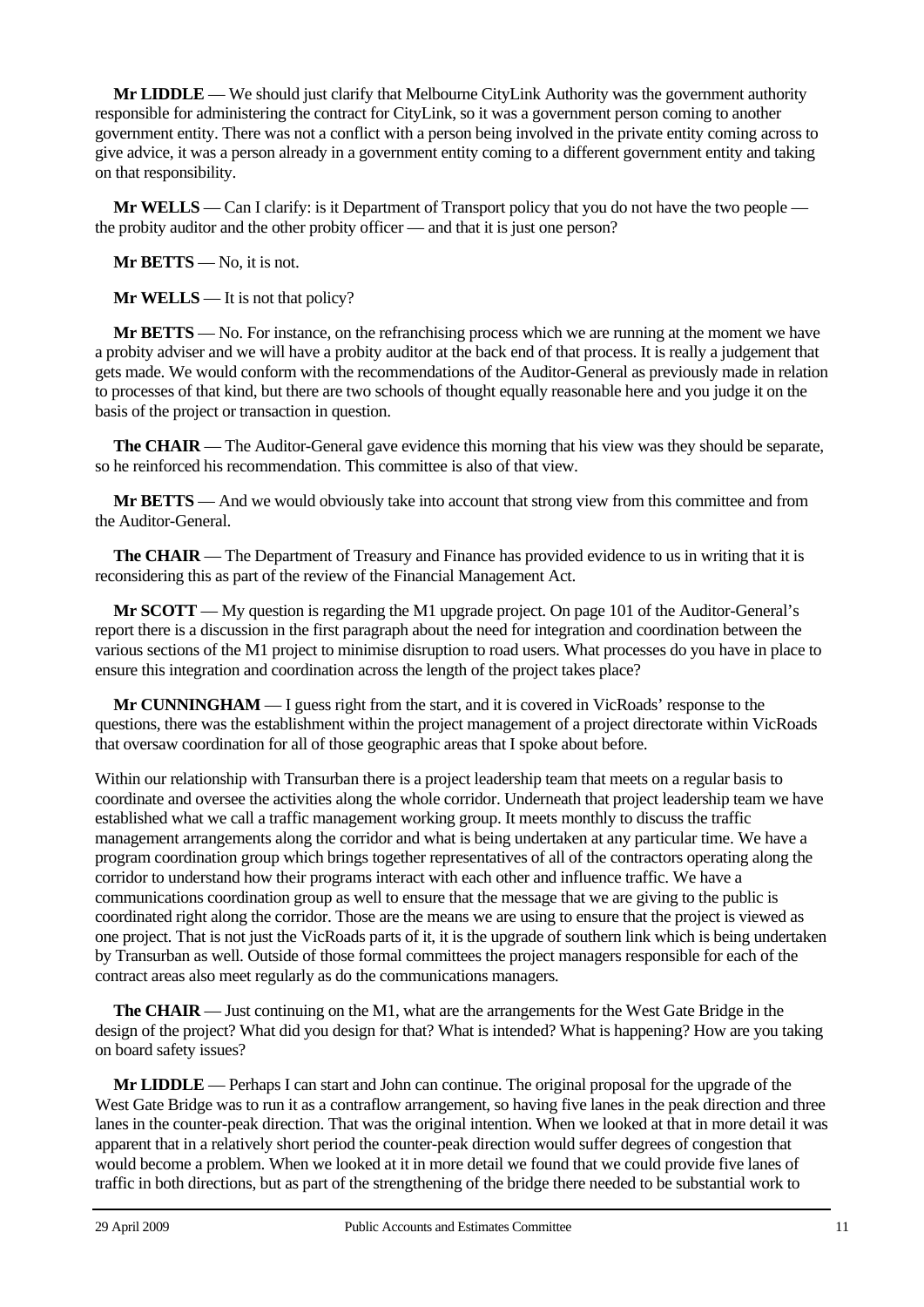make that happen. The current arrangements are that we will strengthen the West Gate Bridge with five lanes in both directions with lane widths, I think, John, of 3.1 metres?

**Mr CUNNINGHAM** — Standardised at 3.1 metres.

**Mr LIDDLE** — We believe that will be a much better outcome than the contraflow arrangements which were five in one direction and three in the other. John, do you want to talk a bit more about the requirements for the bridge?

**Mr CUNNINGHAM** — From a traffic perspective and safety view, assuming the question relates to traffic safety rather than the structural integrity of the bridge which we can — —

**The CHAIR** — We are quite happy to look at safety across the board.

**Mr CUNNINGHAM** — As well as maintaining the speed limit at 80 kilometres an hour and standardising the lane widths at 3.1 metres by resuming the 2.5 metre emergency stopping lane that is there at the moment and that 2.5 metres is not wide enough for an effective emergency stopping lane; we are resuming that and taking it as part of the standardised 3.1 metres and five lanes — what we are adding to the bridge is the full lane use control that we will be using through the inner parts of the M1 corridor from High Street through to the West Gate Bridge. That will be extended across the bridge so we will have full control of the lanes from the traffic management centre in Kew. There is also much greater CCTV coverage across the bridge so it can be monitored, and dedicated incident response teams to respond quickly to any incident that occurs on the bridge. All of those things are directed towards improving the road safety aspects of the bridge. The structural integrity is a much more complicated question.

**The CHAIR** — Say there is an accident on top of the bridge and you have five lanes each way. How will you deploy emergency vehicles in that situation?

**Mr CUNNINGHAM** — Through the use of the lane use management system we will create an emergency lane for them, directing traffic out of those lanes and providing access for emergency services. I should add that we are in close collaboration with all of the emergency services in developing the design and how we manage traffic along the M1. We are working with them to inform them about how we will control traffic not only in the event of an incident on the bridge but when they are just going about their normal business of, say, transporting emergencies back to hospitals on either side of the bridge. Through the use of the full lane use management system we will create an emergency lane for them to get along.

**Mr RICH-PHILLIPS** — I have a question for Mr Liddle and indeed for Mr Betts. At any time did VicRoads or the department becomes aware of any information or suggestion that Transurban was in any way attempting to either defer the redemption of the concession notes or in any other way devalue them prior to you undertaking this transaction?

**Mr LIDDLE** — Certainly not that I was aware. I was not aware of any attempts to defer redemption of concession notes.

**Mr RICH-PHILLIPS** — Or otherwise devalue them?

**Mr LIDDLE** — No.

**Mr RICH-PHILLIPS** — And VicRoads itself, as distinct from you? Are you able to answer on VicRoads' behalf?

**Mr LIDDLE** — On behalf of VicRoads I am not aware of any attempt to devalue the notes, so yes, I guess I am responding on behalf of VicRoads.

**Mr RICH-PHILLIPS** — Thank you. And the department?

**Mr BETTS** — Likewise.

**Mr RICH-PHILLIPS** — Thank you.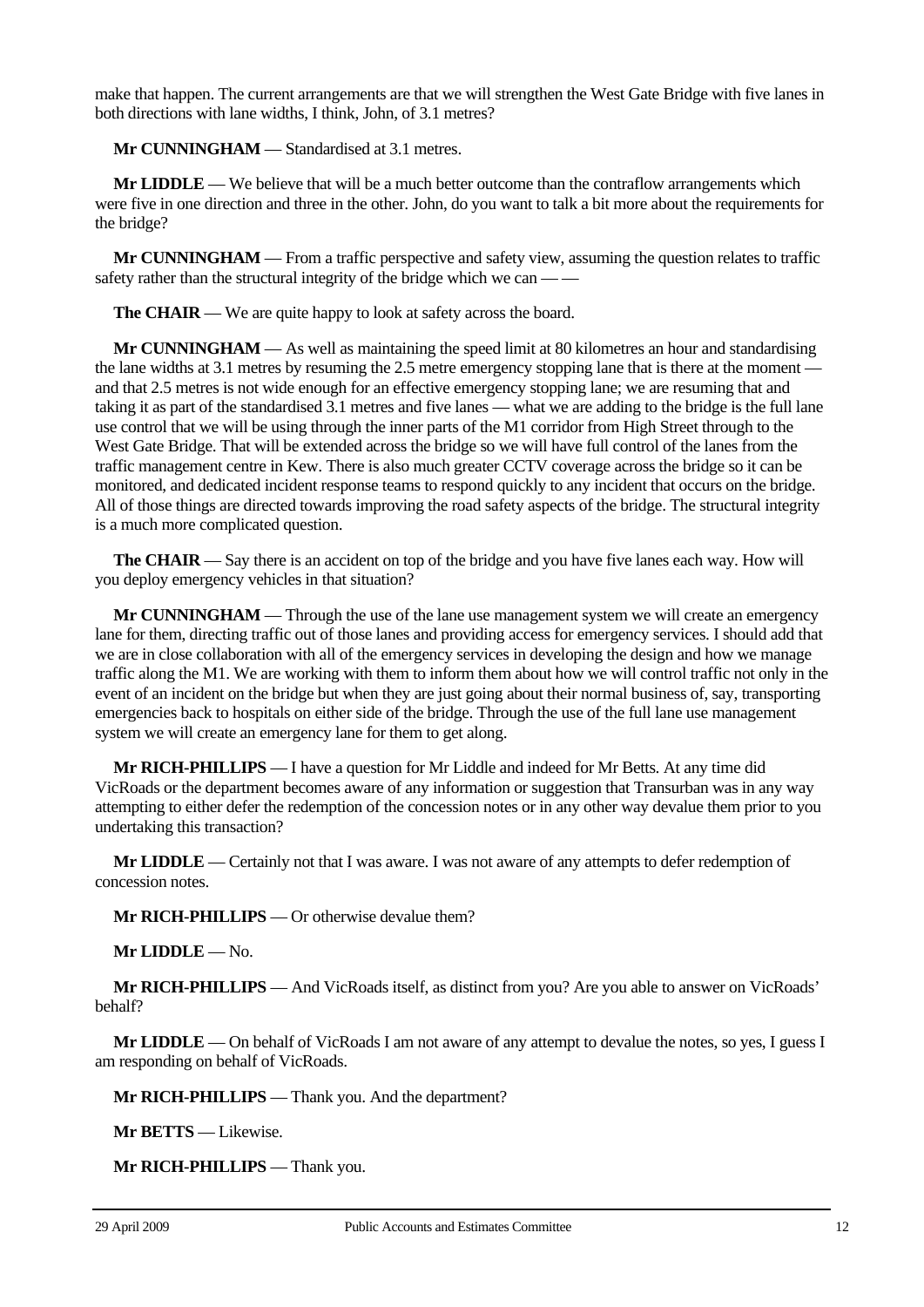**Ms MUNT** — We have spoken a lot today about the alliance model for projects. Your department has had to work with this model to put in place the Tullamarine–Calder Interchange. From your point of view how did it work? I note the National Award for Excellence in Major Capital Alliances was awarded to you, so congratulations.

**Mr CUNNINGHAM** — Thank you.

**Ms MUNT** — That indicates that this alliance model worked very well. From your perspective what were the pluses or the minuses? How was it to work with as a department?

**Mr CUNNINGHAM** — I guess it was a revelation in terms of our relationships and how you go about constructing major infrastructure like this. The notion of a shared relationship with the contractors and the designers and the shared risks and the focus then on resolving those risks on a best-for-project basis rather than the adversarial arrangement that is created through a normal sort of contract.

The other benefits we found I guess through the open-book arrangement and the agreed margins that we established up-front meant that we had a much greater guarantee of what the maximum cost was going to be rather than what the minimum cost was going to be which is traditionally what we get through a more hard-dollar contract. I guess the experience of sharing the creativity of a team like that all working together was, as I said, a revelation. The downside was that it took some time for the culture to be generated within the team, but it was directed towards a best-for-project outcome. As everybody got on board, the sorts of benefits were there for everybody to see, and the cooperative and collaborative nature of joining all those forces together produces a much better outcome.

We went to places that we would not have contemplated before. I said about the solar panels on the noise walls, which is a first and only in Australia at this time. In terms of mitigating noise along Matthews Avenue, it was the first time VicRoads had employed off-site attenuation for a number of properties rather than deal with a noise wall, which would have removed their view of the airfield, which they wanted. They were not concerned about noise. They wanted to retain their view across the paddock.

The experience with the Tullamarine–Calder alliance was a very good one. I would have to say that that has flowed over into my experiences on the M1 as well. There is so much energy created through this form of delivery that the innovations are much more than we could have expected in another way, and the risks are much better managed.

**Ms MUNT** — So it is something that you would really consider for future projects as a great model?

**Mr CUNNINGHAM** — I think Gary said before it is horses for courses.

**Mr LIDDLE** — I think we would not suggest that it is the right contracting form for every project, but I think we will have about another two or three alliances that we are looking at at the moment. It is about picking the right project for the alliance method. Equally, we are about to go out to tender for a duplication of a rural highway where it would just be a construct-only contract, because there is no room for innovation, very little risk involved — give the contractors a design, let them price it, and then we go out and build it. I think it is very much about, as John said, horses for courses, and not just saying that alliance is the panacea for every project.

**Mr DALLA-RIVA** — Just following up on the M1, how are the suicide prevention barriers in terms of the West Gate going? Are they proceeding well? What is the estimated time line to get those done?

**Mr CUNNINGHAM** — The temporary barriers have been installed across the concrete sections of the bridge. The installation across the steel section of the bridge is made up of three sections. There is the concrete on each approach and then the main span is steel. Before we could put the temporary barriers on the steel section, we had to undertake substantial modelling and analysis of the bridge to see that it would cope with that additional load and that we would not establish wind patterns that would create some problems for the bridge. We have done that. I expect that the temporary barriers will be across the steel section tomorrow night. There have been other difficulties down there that have delayed them for a couple of days, but I expect tomorrow night they will be installed across the whole of the bridge.

**Mr LIDDLE** — The permanent barriers, John?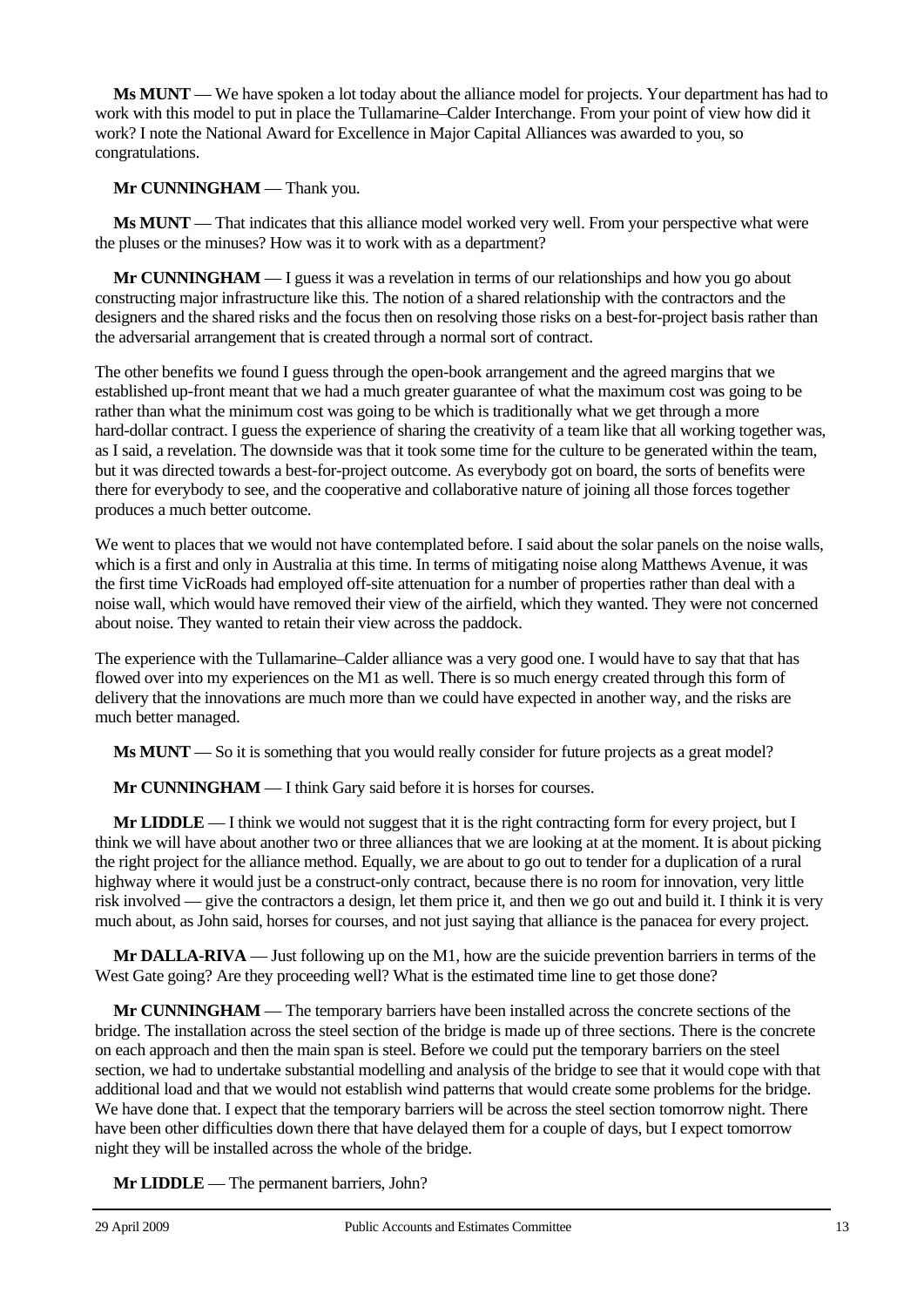**Mr CUNNINGHAM** — The permanent barriers are in the process of being designed with the strengthening at the moment. We expect that the public will start to see them being erected mid to late next year, behind the temporary barriers. The program at the moment is that they will start to go up mid-next year, with completion in early 2011.

**Mr LIDDLE** — The permanent barriers are very much dependent on the strengthening works before they can actually be installed. The team has looked at every opportunity to try to bring the permanent barriers forward, but it is showing up in all the analysis that they are very dependent on getting the strengthening done before they can be installed.

**Mr DALLA-RIVA** — Is that because of the wind?

**Mr CUNNINGHAM** — It is in part because of the difficulties of those barriers; we are working over the edge of the bridge in order to strengthen it. We will be creating access from underneath and inside. But essentially it is about the fact that we have got to put props on the outside of the bridge. If we put the barriers up we would have to take them down again.

**Mr NOONAN** — I just want to come back to the TCI project and just go back to the issue of risk again. It has been talked about, but it seems to be a big factor in determining whether a project should be undertaken as an alliance projects. I refer you to page 75, which halfway down talks about the management of project risks. I must admit some of these terms are probably a little unfamiliar to people on the Committee. I just wonder whether you can just talk about the way in which the risks were identified and then mitigated through this project, and specifically try to bring to life the register, the assessment workshop and then the process of a monthly review of this as you step forward.

**Mr LIDDLE** — Do you want to take them through the risk and opportunity approach, John, and onto the alliances?

**Mr CUNNINGHAM** — I do not know that there is anything mysterious about the risk and opportunity process as far as an alliance is concerned or in terms of delivery of any other form. What we do in a risk management workshop is try to identify what the significant risks are, the consequences of that risk and the likelihood that that risk will happen, and put in place a mitigation strategy to address both of those things.

In terms of each of the alliances, and I would imagine even the design of any other form of contract, the contractor will have a risk management strategy that identifies these things and makes sure they are mitigated. What we did out there was, through the alliance leadership team, consider the risk register each month, what was happening in regard to the significant risks, whether we were still managing them appropriately and what we could do to further mitigate the likelihood that those risks would manifest themselves. I do not think there is anything mysterious in it; it is just that what we have is the three parties coming together to ensure that the risks are mitigated properly.

**Mr LIDDLE** — Just to add to that, I think in the alliances it is very much about working together to ensure that the risks are identified and that collectively we are taking the right actions to manage them. Whereas really in a more traditional form of contract, we would assess the risk, we would set up a contract framework and really say, 'These are yours and these are ours', under this contract it was actually joint assessment and identification of the risks. Then once that was done, as John said, really putting in place mitigation actions that everyone agreed with and then monitoring that on a regular basis. The monitoring on a regular basis would happen with a traditional contract as well. But it is about the two parties doing it together and seeing what opportunities to perhaps manage them differently than you otherwise would.

**Mr NOONAN** — In the TCI project, was there a practical situation that came up where you were able to apply this process which might give us a more practical understanding of how this process actually works in an alliance sense, where you are dealing with partners?

**Mr LIDDLE** — I think John touched on a couple of them even in his things about innovations. In the very early days of the project we identified the water main relocation as a substantial risk. My recollection is that it supplies a large part of Melbourne and if we did not get it relocated by a certain date, Melbourne Water would not let us relocate it until after the summer because the demand on water supply was very great. So very early on in the project that was identified as a fundamental risk that could delay the completion of the project. The